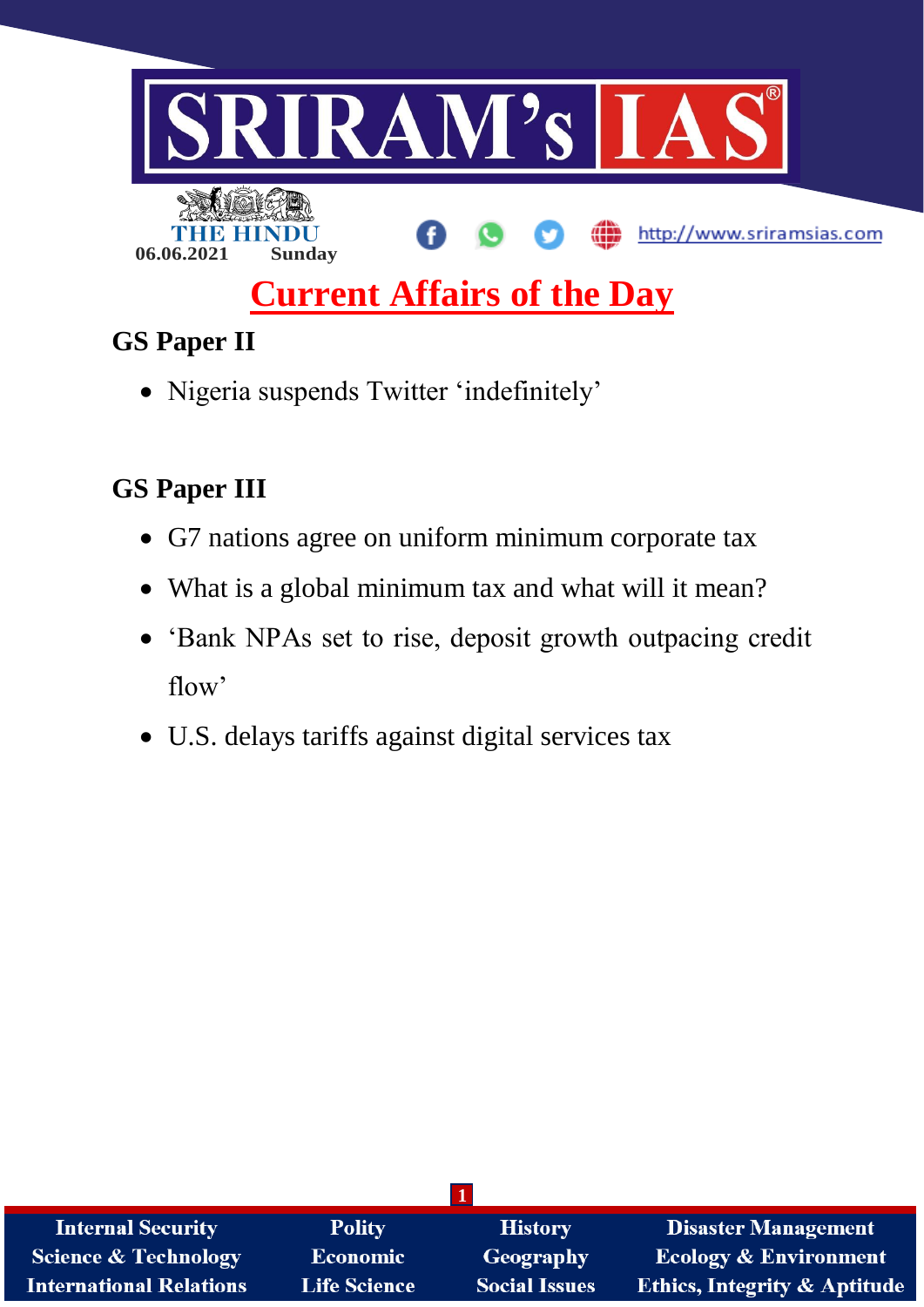

- 1. Nigeria suspends access to Twitter indefinitely, two days after the U.S. social media giant deleted a tweet from President Muhammadu Buhari's account for violating its rules.
- 2. International human rights groups and diplomats have condemned the move, which followed previous attempts by the government of Africa's most populous country to regulate social media.
- 3. Amnesty International on Friday condemned the move, calling on Nigeria to immediately reverse the unlawful suspension.
- 4. VPN app was the second most searched trend on Google in Nigeria, as virtual private networks can enable Twitter users to bypass the ban.
- 5. Twitter is popular in Nigeria and has played a role in public discourse with hashtags #BringBackOurGirls after Boko Haram kidnapped 276 schoolgirls, and #EndSARS, during anti-police brutality protests last year.

### **G7 nations agree on uniform minimum corporate tax**

- 1. A group of the world's richest nations reached a landmark deal to close crossborder tax loopholes used by some of the world's biggest companies.
- 2. The Group of Seven said it would back a minimum global corporation tax rate of at least 15%, and put in place measures to ensure that taxes were paid in the countries where businesses operate.
- 3. The accord, which could form the basis of a global pact next month, is aimed at ending a decades-long "race to the bottom", in which countries have competed to attract corporate giants with ultra-low tax rates and exemptions.
- 4. That has, in turn, cost their public coffers hundreds of billions of dollars a shortfall they now need to recoup all the more urgently to pay for the huge cost of propping up economies ravaged by COVID-19.

# **What is a global minimum tax and what will it mean?**

Finance Ministers from the Group of Seven (G7) rich nations reached a landmark accord setting a global minimum corporate tax rate, an agreement that could form the basis of a worldwide deal.

| <b>Internal Security</b>       | <b>Polity</b>       | <b>History</b>       | <b>Disaster Management</b>              |
|--------------------------------|---------------------|----------------------|-----------------------------------------|
| Science & Technology           | <b>Economic</b>     | Geography            | <b>Ecology &amp; Environment</b>        |
| <b>International Relations</b> | <b>Life Science</b> | <b>Social Issues</b> | <b>Ethics, Integrity &amp; Aptitude</b> |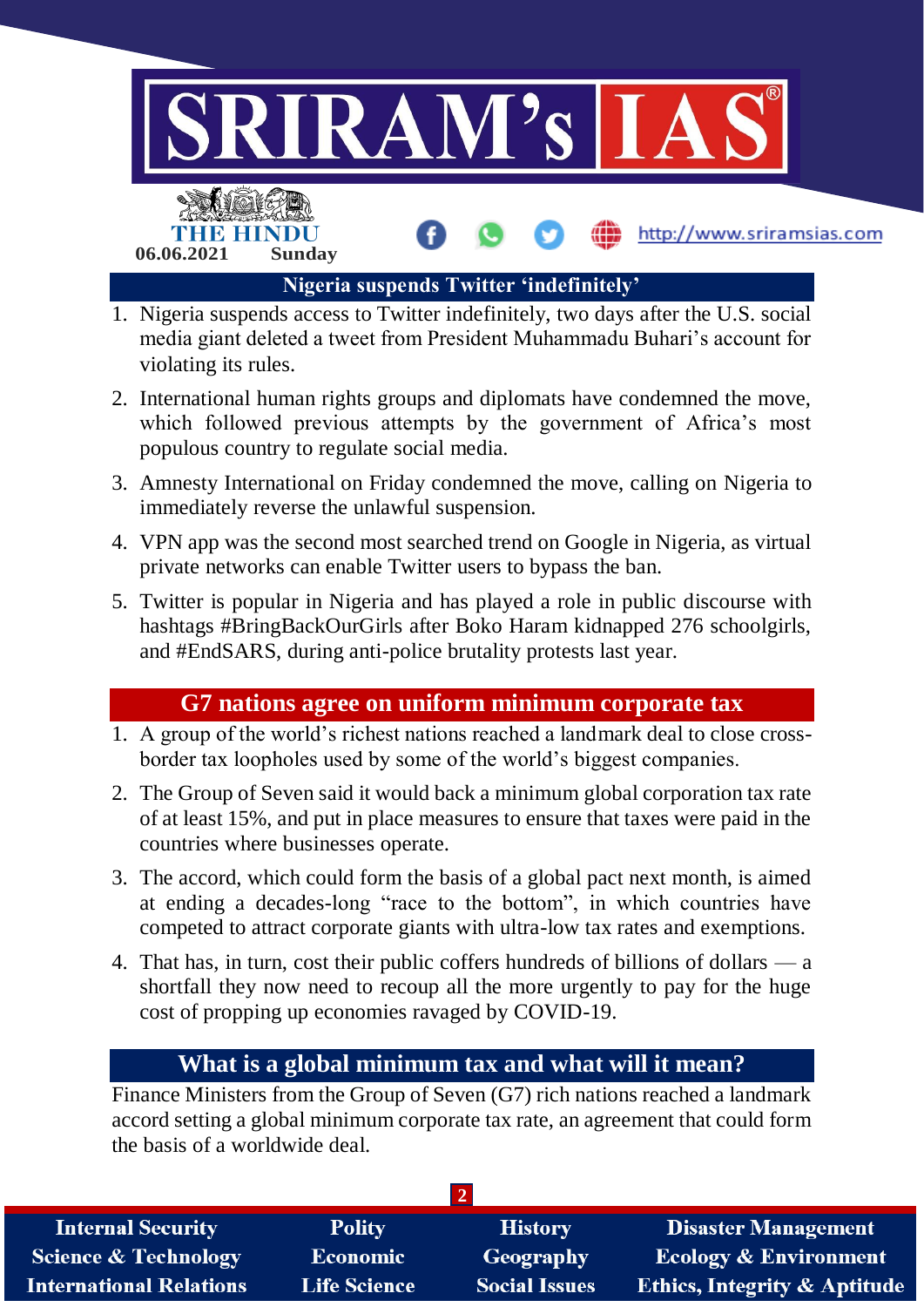

### **Race To The Bottom On Corporate Tax Rates**

The deal aims to end the "30-year race to the bottom on corporate tax rates" as countries compete to lure multinationals.

#### **Why a global minimum?**

- 1. Major economies are aiming to discourage multinationals from shifting profits — and tax revenues — to low-tax countries regardless of where their sales are made.
- 2. Increasingly, income from intangible sources such as drug patents, software and royalties on intellectual property has migrated to these jurisdictions, allowing companies to avoid paying higher taxes in their traditional home countries.
- 3. With its proposal for a minimum 15% tax rate, the Biden administration hopes to reduce such tax base erosion without putting American firms at a financial disadvantage, allowing competition on innovation, infrastructure and other attributes.

#### **Where are the talks at?**

- 1. The Organization for Economic Cooperation and Development has been coordinating tax negotiations among 140 countries for years on rules for taxing cross-border digital services and curbing tax base erosion, including a global corporate minimum tax.
- 2. The OECD and G20 countries aim to reach a consensus on both by mid-year, but the talks on a global corporate minimum are technically simpler and less contentious. If a broad consensus is reached, it will be extremely hard for any low-tax country to try and block an accord.
- 3. The minimum is expected to make up the bulk of the \$50 billion-\$80 billion in extra tax that the OECD estimates firms will end up paying globally under deals on both fronts.

#### **How would a global minimum tax work?**

1. The global minimum tax rate would apply to overseas profits. Governments could still set whatever local corporate tax rate they want, but if companies pay lower rates in a particular country, their home governments could "topup" their taxes to the minimum rate, eliminating the advantage of shifting profits.

| <b>Internal Security</b>        | <b>Polity</b>       | <b>History</b>       | Disaster Management                     |
|---------------------------------|---------------------|----------------------|-----------------------------------------|
| <b>Science &amp; Technology</b> | <b>Economic</b>     | Geography            | <b>Ecology &amp; Environment</b>        |
| <b>International Relations</b>  | <b>Life Science</b> | <b>Social Issues</b> | <b>Ethics, Integrity &amp; Aptitude</b> |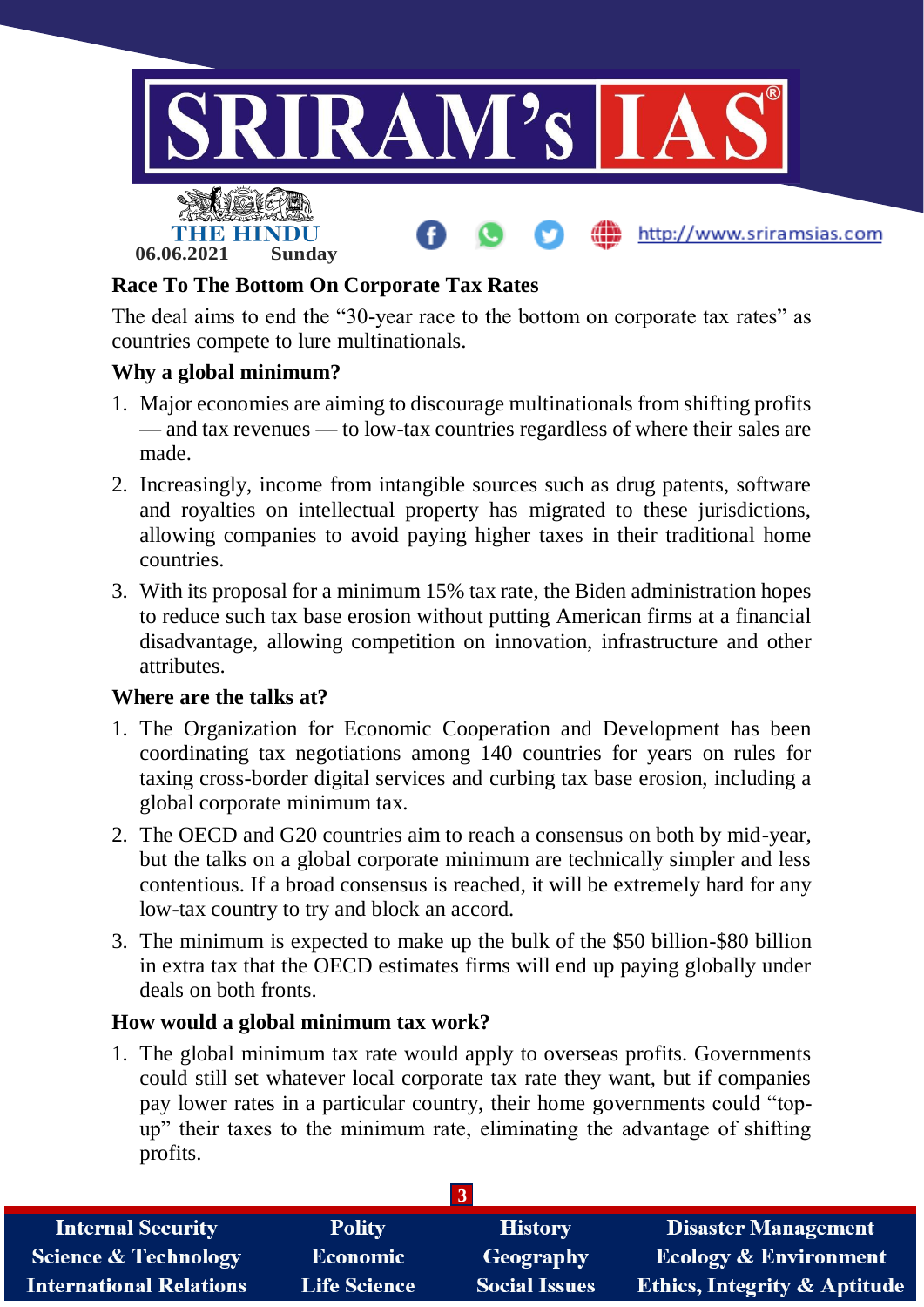

#### **What about that minimum rate?**

- 1. Talks are focusing on the U.S. proposal of a minimum global corporation tax rate of 15% - above the level in countries such as Ireland but below the lowest G7 level.
- 2. Any final agreement could have major repercussions for low-tax countries and tax havens.
- 3. The Irish economy has boomed with the influx of billions of dollars in investment from multinationals. Dublin, which has resisted EU attempts to harmonise its tax rules, is unlikely to accept a higher minimum rate without a fight.

# **'Bank NPAs set to rise, deposit growth outpacing credit flow'**

- 1. Gross non-performing asset (GNPA) ratios of scheduled commercial banks (SCBs) are expected to shoot up in the coming quarters. This is despite the regulatory interventions to provide relief to both borrowers and lenders in the wake of the pandemic.
- 2. The GNPA for the banking system was at 7.5% in September 2020, an improvement from pre-pandemic levels. This is expected to shoot up to 13.5% in a base-case scenario and 14.8% in an extreme scenario by September 2021 as per RBI's assessment in the latest Financial Stability Report (FSR).

# **U.S. delays tariffs against digital services tax**

#### **The story so far:**

- 1. During the past week, the United States announced and then immediately suspended a 25% tariff on \$2 billion of imports from six countries, including India, as a retaliatory measure against each of these countries' imposition of a digital services tax impacting the giant tech corporations of Silicon Valley, including the likes of Alphabet, Amazon, Apple, Facebook and Microsoft.
- 2. The purported logic of suspending the tariff for up to 180 days after announcing it is to allow time for ongoing international tax negotiations to continue.

| <b>Internal Security</b>        | <b>Polity</b>       | <b>History</b>       | <b>Disaster Management</b>              |
|---------------------------------|---------------------|----------------------|-----------------------------------------|
| <b>Science &amp; Technology</b> | <b>Economic</b>     | Geography            | <b>Ecology &amp; Environment</b>        |
| <b>International Relations</b>  | <b>Life Science</b> | <b>Social Issues</b> | <b>Ethics, Integrity &amp; Aptitude</b> |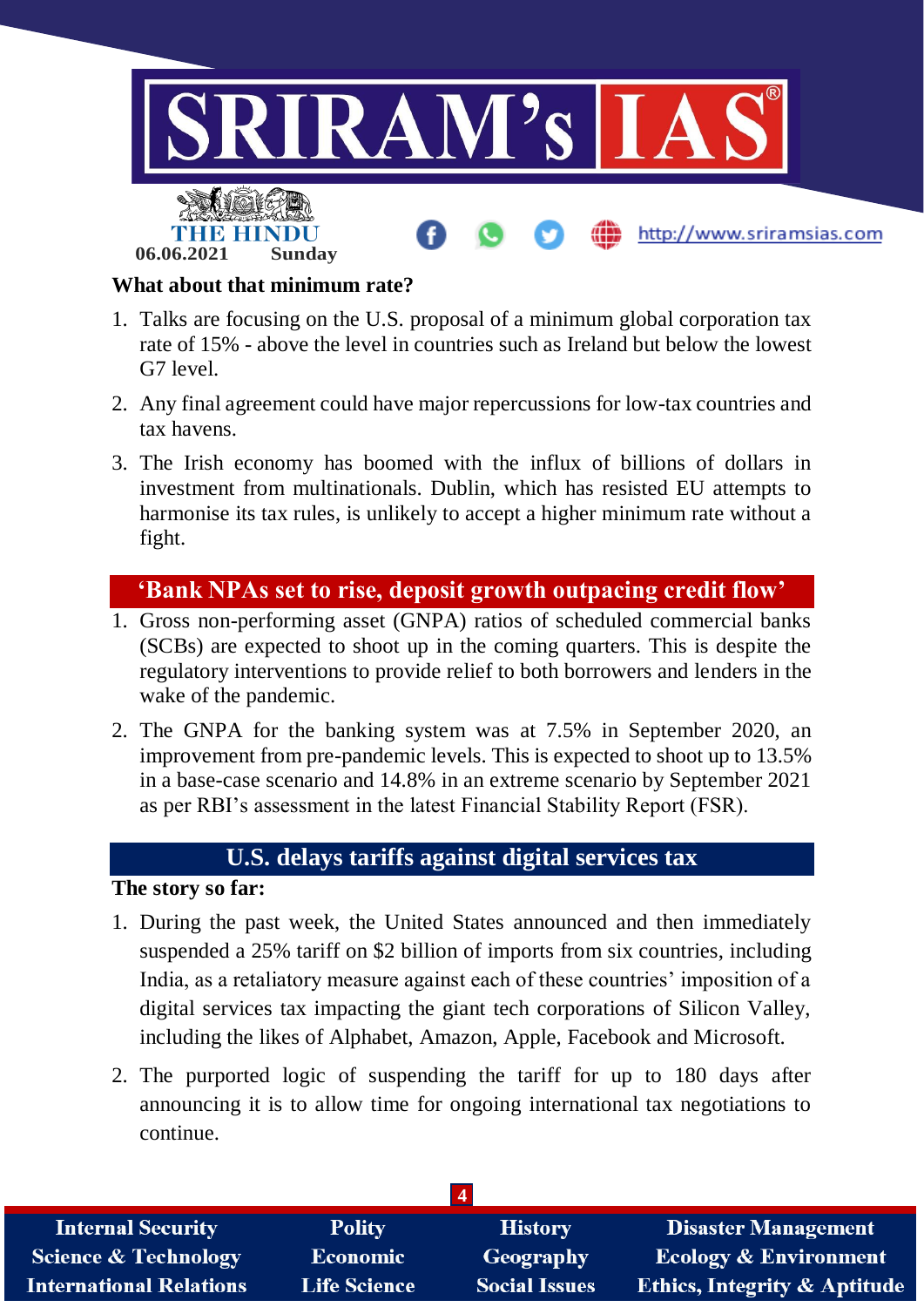

#### **What is the basis of the U.S.'s action?**

The essence of the argument made by the USTR office is that a "Section 301" investigation initiated by the Trump administration in June 2020 found digital services taxes imposed by each of these countries to be discriminatory against U.S. tech firms.

#### **Why is Section 301 significant?**

- 1. Under Section 301 of the Trade Act of 1974, the USTR enjoys a range of responsibilities and authority to investigate and take action to enforce U.S. national interests under trade agreements and respond to certain foreign trade practices.
- 2. Until recently, this facility was used by multiple administrations to build cases and pursue dispute settlements at the World Trade Organization (WTO).
- 3. Under former President Donald Trump, however, this authority was used to promote what his administration considered to be "free, fair and reciprocal" trade, specifically to close the gap or balance of trade between the U.S. and foreign governments in cases where the latter had deployed trade practices that allegedly disadvantaged or discriminated against U.S. firms.
- 4. To a great extent, the Trump administration trained its Section 301 guns on China, leading to an escalating tariff war that ultimately engulfed the final years of its tenure.
- 5. Now, the Biden administration appears to be unwilling to walk back Trumpera 301 investigations in their entirety; rather, it appears to be seeking a middle path of waving the stick of the USTR while allowing some space for continued tax negotiations with the nations concerned.

#### **How will it affect India?**

- 1. The Finance Bill, 2021, introduced an amendment imposing a 2% digital service tax on trade and services by non-resident e-commerce operators with a turnover of over ₹2 crores.
- 2. According to reports, early estimates by the USTR suggest this tax could yield approximately \$55 million annually.
- 3. Negotiations with Washington that may result in the scaling back of this tax would imply that a part of this revenue would be lost to the exchequer, depending on the final rate agreed.

| <b>Internal Security</b>        | <b>Polity</b>       | <b>History</b>       | <b>Disaster Management</b>              |
|---------------------------------|---------------------|----------------------|-----------------------------------------|
| <b>Science &amp; Technology</b> | <b>Economic</b>     | Geography            | <b>Ecology &amp; Environment</b>        |
| <b>International Relations</b>  | <b>Life Science</b> | <b>Social Issues</b> | <b>Ethics, Integrity &amp; Aptitude</b> |